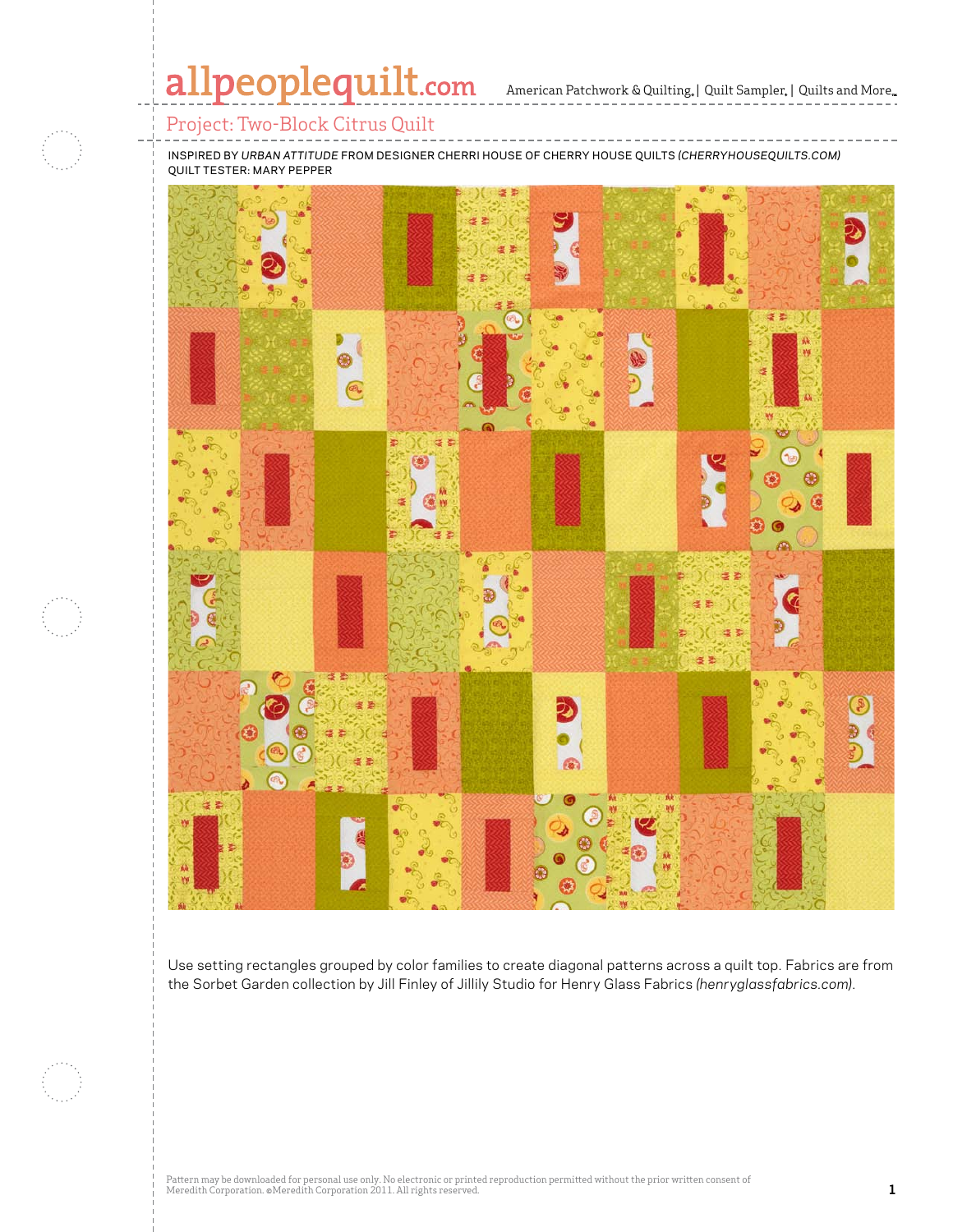# allpeoplequilt.com

American Patchwork & Quilting, | Quilt Sampler, | Quilts and More...

Project: Two-Block Citrus Quilt

### Materials

- 3-<sup>5</sup>⁄8-yard pieces assorted orange prints (blocks, setting rectangles)
- **•**  1⁄3 yard *each* of red print and gray print (blocks)
- **•**  3—5⁄8-yard pieces assorted yellow prints (blocks, setting rectangles)
- **•**  5—3⁄8-yard pieces assorted green prints (blocks, setting rectangles)
- **5⁄8** yard solid yellow (binding)
- 3% yards backing fabric
- **•**  69" square batting

### Finished quilt: 60<sup>1</sup>/<sub>2</sub>" square Finished block: 6×10"

Quantities are for 44/45"-wide, 100% cotton fabrics. Measurements include 1/4" seam allowances. Sew with right sides together unless otherwise stated.

# Cut Fabrics

Cut pieces in the following order.

#### **From assorted orange prints, cut:**

- **•** 10–61⁄2×101⁄2" setting rectangles
- **•**  40—21⁄2×61⁄2" strips (10 sets of 4 matching strips)

**From** *each* **red print and gray print, cut:**

**• 15–21/2×61/2**" strips for block centers

**From assorted yellow prints, cut:**

- **•** 10–61⁄2×101⁄2" setting rectangles
- **•** 40–21⁄2×61⁄2" strips (10 sets of 4 matching strips)

**From assorted green prints, cut:**

- **•** 10–61⁄2×101⁄2" setting rectangles
- **•**  40—21⁄2×61⁄2" strips (10 sets of 4 matching strips)

**From solid yellow, cut:**

■ 7-21⁄<sub>2×42</sub>" binding strips

# Assemble A Blocks

- **1.** For one orange A block, gather a set of four matching orange print 21⁄2×61⁄2" strips and one red print 21/2×61/2" block center strip.
- 2. Join orange print  $2\frac{1}{2} \times 6\frac{1}{2}$ " strips to long edges of red print 21/2×61/2" block center strip (Diagram 1). Press seams toward block center.
- **3.** Add remaining orange print 2<sup>1</sup>/<sub>2</sub>×6<sup>1</sup>/<sub>2</sub>" strips to remaining edges to make an orange A block (Diagram 2). Press seams away from block center. The block should be 61/2×101/2" including seam allowances.
- 4. Repeat steps 1-3 to make five orange A blocks total.
- **5.** Using yellow print strips instead of orange print strips, repeat steps 1–3 to make four yellow A blocks.
- **6.** Using green print strips instead of orange print strips, repeat steps 1–3 to make six green A blocks.

# Assemble B Blocks

- **1.** For one orange B block, gather a set of four matching orange print 21/2×61/2" strips and one gray print 21⁄2×61⁄2" block center strip. Repeat Assemble A Blocks, steps 2 and 3, to make an orange B block (Diagram 3).
- 2. Repeat Step 1 to make five orange B blocks total.
- **3.** Using yellow print strips instead of orange print strips, repeat Step 1 to make six yellow B blocks.

4. Using green print strips instead of orange print strips, repeat Step 1 to make four green B blocks.

# Assemble Quilt Top

- 1. Referring to Quilt Assembly Diagram for placement, lay out A and B blocks and assorted green, yellow, and orange print 61⁄2×101⁄2" setting rectangles in 10 vertical rows.
- 2. Join pieces in each row. Press seams toward setting rectangles. Join rows to complete quilt top; press seams in one direction.

# Finish Quilt

- 1. Layer quilt top, batting, and backing; baste. Quilt as desired.
- **2.** Bind with solid yellow binding strips.